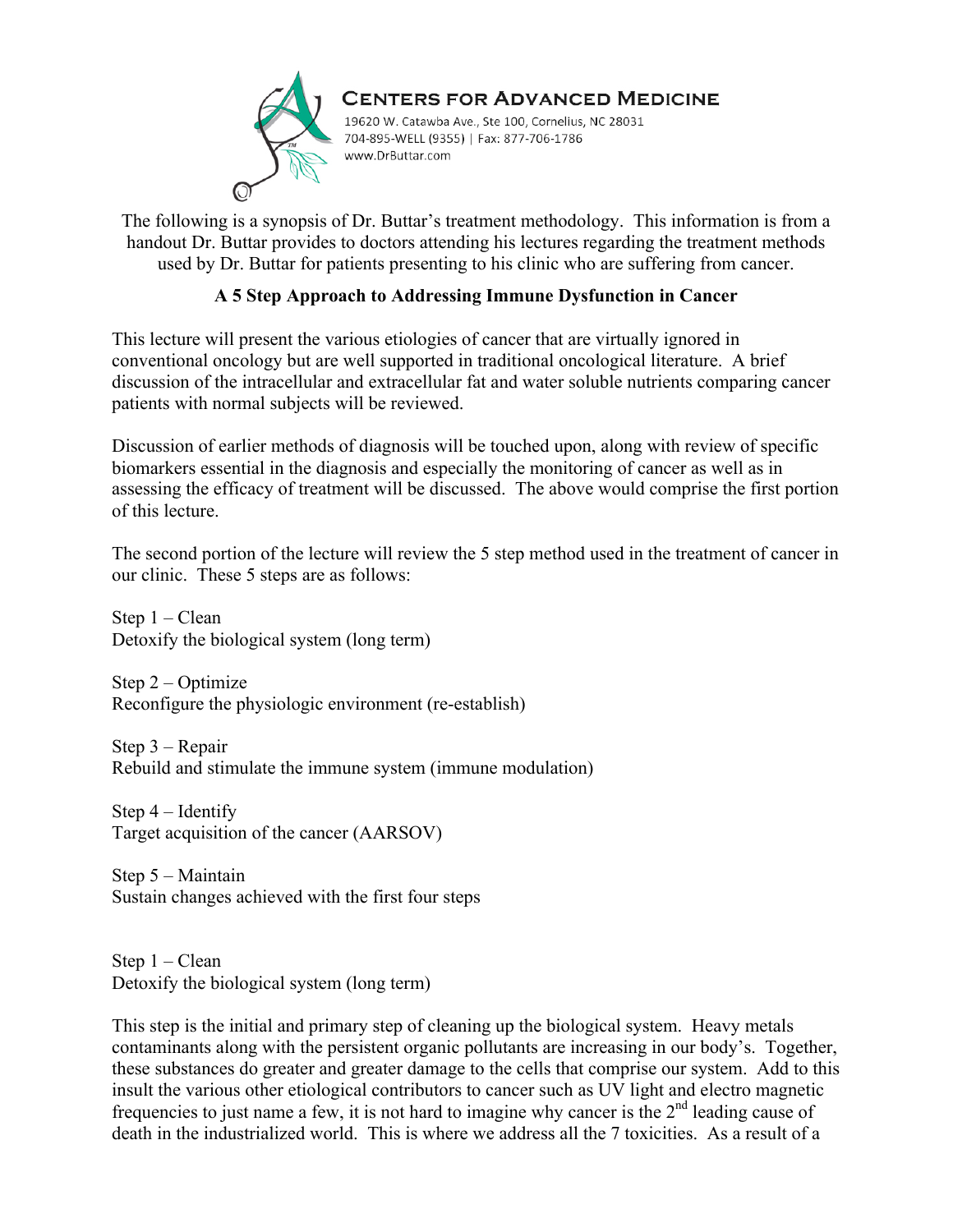

19620 W. Catawba Ave., Ste 100, Cornelius, NC 28031 704-895-WELL (9355) | Fax: 877-706-1786 www.DrButtar.com

chronic lack of good nutrition and an over abundance of the above mentioned toxicities, changes begin taking place within the physiological system as described with an analogy of a volcano of various toxicities erupting and causing massive burden on the immune system. Eventually, this process leads to an increase in cell mutations and the oncogenic process begins to take place. The protective antioxidant pathways are unable to keep up with the increasing rate of cell mutations. Apoptosis (programmed cell death) which is responsible for the self destruction of abnormal, unhealthy cells begins to become suppressed, allowing cancer cells to grow unchecked. This is what begins to happen in the picture of cancer.

Step 2 – Optimize

Reconfigure the physiologic environment (re-establish)

This step is the most time consuming and most difficult of the 5 steps with which the patient has to comply. This step includes all therapies designed to make the biological system inhospitable to cancer. This includes all aspects of treatment including nutritional intake, supplementation with vitamins, minerals, herbs and anti-oxidants, hyperthermia, autohemotherapy, hydrogen peroxide, hyperbaric oxygen or other treatments increasing oxygenation to the patient such as the infra respiratory reflex treatments. This step also includes the optimization of the gastrointestinal system and hepatic systems, support of the adrenal system to help alleviate adrenal exhaustion that virtually all patients with cancer suffer from, and supporting the mental aspects that all cancer patients desperately need to have addressed but the solution to which they are rarely provided. This includes spiritual, emotional and psychological components, along with reestablishment of hope.

Tools incorporated include certain types of equipment which utilize electro magnetic resonance frequencies and allow us to pick up patterns of imbalance within the biological system long before a test or scan would be able to determine something was wrong. It allows the physician to pick up things that may happen in the future based upon the imbalances that are currently occurring. This type of unique bio feedback energy therapy helps to optimize the environment and allows us to be aware of the subtle changes in the body's chemistry. It helps to find the cancer in the opposite breast earlier on by showing us where the resonance is deviating or has deviated from the normal resonance of normal health cells. That is one of the methods that we use to try and change the body's chemistry to one which is no longer hospitable to cancer and will not allow cancer to survive within it.

Step 3 – Repair

Rebuild and stimulate the immune system (immune modulation)

This step is achieved using highly specific immune modulating poly-peptide analogs to rebuild, repair and reinitiate the compromised immune response. These include the first generation MPAT, PBIB, IMMP, the second generation ACP-1, ACP-3 and ACP-45, and the third generation which includes ACIS  $4-32$  and ACIS 5-22. The work on the  $4<sup>th</sup>$  generation immune modulating poly-peptide analogs is ongoing.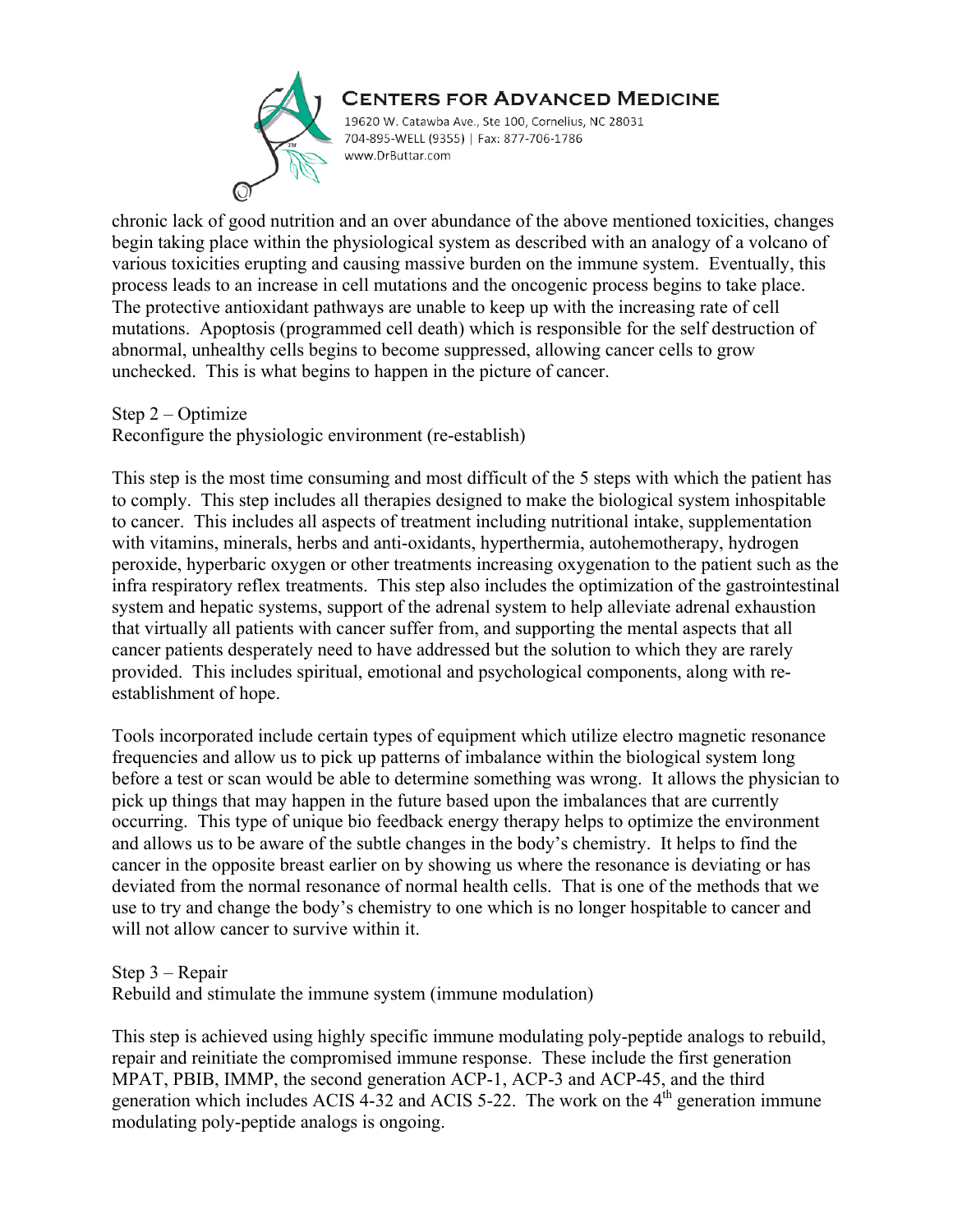

19620 W. Catawba Ave., Ste 100, Cornelius, NC 28031 704-895-WELL (9355) | Fax: 877-706-1786 www.DrButtar.com

It's important to remember that if cancer exists in the body, by definition the immune system is damaged. It is impossible to get cancer unless the immune system has been damaged. Therefore, it becomes essential to repair the immune system and upregulate it to the point that it can begin to naturally address the issue of the cancer on it's own.

Step 4 – Identify Target acquisition of the cancer (AARSOTA)

This step is used as a specific method of acquisition of the cancer by the now repaired and reinitiated immune system that was previously damaged and/or under functioning compared to a normal individual. We have named this technique with the acronym AARSOTA, which stands for autogenous antigen receptor specific oncogenic target acquisition. Essentially, it's a method by which we allow the body to identify the cancer as being foreign and allow the immune system to move against the cancer.

As an example, human chorionic gonadotropin (HCG) and alpha feto protein (AFP) are nonspecific markers of cancer but they are also markers of pregnancy. The fetus is growing inside a woman's body but is foreign. Why doesn't the immune system fight against the fetus? Because these markers (HCG and AFP) allow the body to know that this growing organism is not to be attacked. However, in cancer, the cancer mimics a fetus by releasing the same markers. So we have to over come this "cloaking" device that cancer uses to fool the immune system into leaving it alone. The AARSOTA allows the body's immune system to identify the "signature" of the cancer and begin fighting it.

Step 5 – Maintenance

Sustain the changes achieved with the first four steps by using maintenance techniques.

We use four separate primary methods of monitoring efficacy of this 5 step treatment approach, comparing the periodic results to the baseline measurements of these same parameters. To summarize, these four parameters are used to assess the efficacy of treatment for cancer in our clinic as well as to monitor the progression or regression of the cancer include measuring natural killer cell profiles, lymphocyte subpopulations, levels of apoptosis and the cell cycle analysis. Each parameter provides a unique vantage point into the physiology of the cancer patient and the response of that physiology to the treatment to which we are subjecting the patient.

Natural killer (NK) cell profiles look at the functioning of the specific cells that are responsible for identifying the cancer and killing the cancer. We look at how many of these NK cells are still functioning within the body, how well or the level of performance of each of these NK cells that are functioning, and which ones are NKHD3 positive (immunocompetent) or negative (immunosuppresed). We also look at things from a genetic standpoint. Heavy metals are a big component of toxicity as are persistent organic pollutants and other organic compounds which effect the genotype by changing the expression of the genetic code, also referred to as phenotype.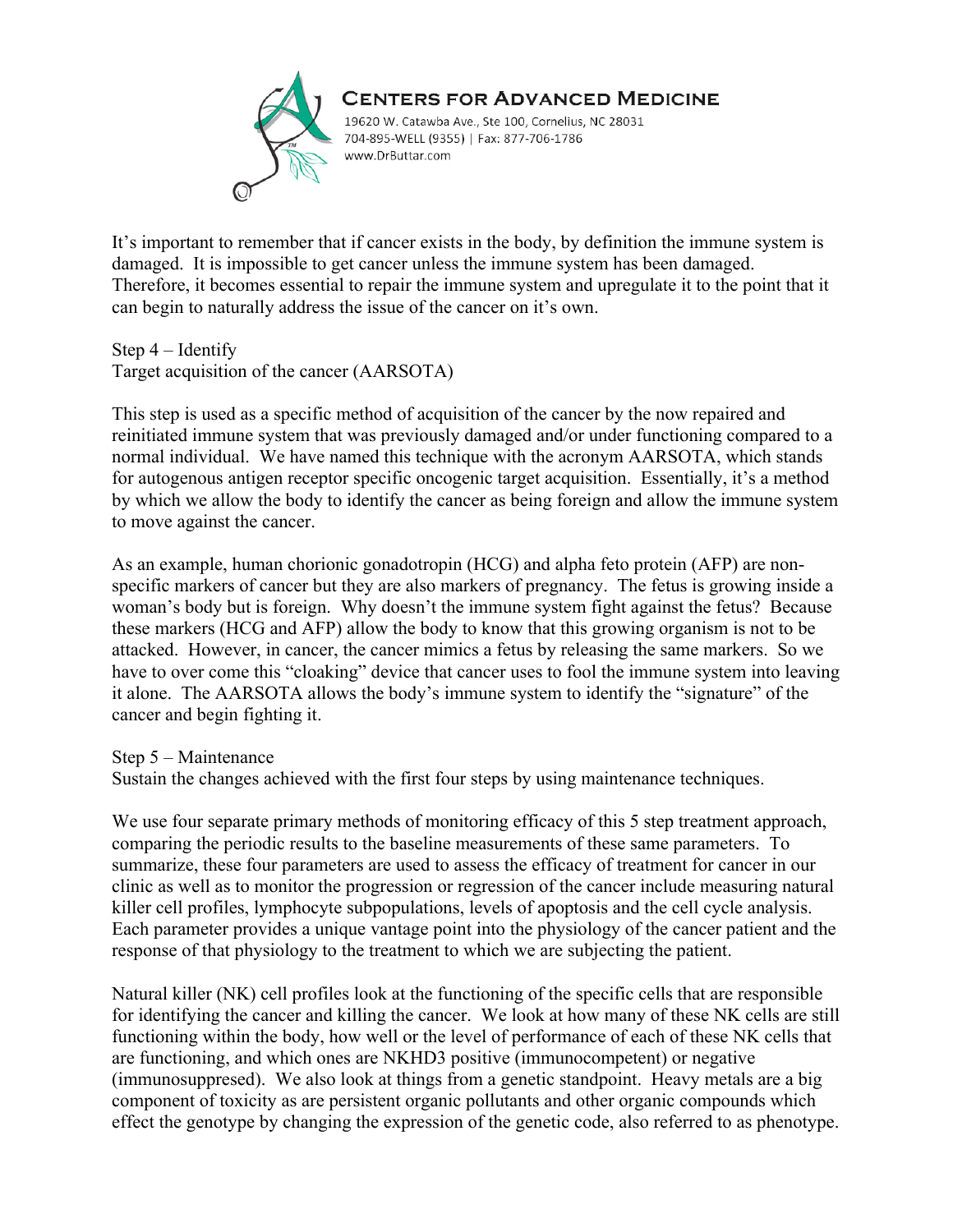

19620 W. Catawba Ave., Ste 100, Cornelius, NC 28031 704-895-WELL (9355) | Fax: 877-706-1786 www.DrButtar.com

Another way of looking at this is the environmental expression of the genotype is the phenotype. These are some of the substances that contribute to the cause of cancer (the spark) but they do not cause the destruction itself (fire). The NK cytotoxic activity of healthy subjects has been documented to be far greater than in patients with different immune disorders. It is a failure at this juncture which I believe is where the cancer first gets a foot hold.

The next method we discussed was how to assess the physiology of the system and the manner in which the system is responding by monitoring the lymphocyte sub-population analysis. Lymphocytes are more commonly referred to as the white blood cells in the body. They comprise the defense mechanisms of the body. There are certain components of these lymphocytes that should be evaluated which included CD2, CD3, CD4, CD8, CD16, CD19, CD20 and CD56 and together comprise what we refer to as a lymphocyte sub-population analysis.

Level of apoptosis or programmed cell death was the third method discussed that we use to monitor patients and assess efficacy of therapy. This is the suicide program within the cell that allows the self destruction if abnormalities develop within the cell. It is a mechanism designed to preserve the whole system by the cell itself realizing that it is malfunctioning and selftriggering this suicide program to kill itself. A delicate balance between apoptosis (cell death) and proliferation (cell growth) is required in order to maintain normal tissue and cellular homeostasis. An imbalance between the processes of growth and death can result in either tissue atrophy or uncontrolled tissue growth (cancer).

Apoptosis is the suicide program that is within every cell. As soon as a cell starts to rapidly grow without any control mechanism, this suicide program kicks in and tells the cell to kill itself. Apoptosis is a sort of "self destruct" sequence that all cells have in order to protect the entire system and is occuring inside us all the time. Our cells have a regulation mechanism to grow and they have a suicide program designed to prevent the cancer as soon as the cell becomes mutated and starts growing uncontrollably so that we should never have cancer. Cells are mutating constantly and apoptosis is triggered to initiate the self-destruct sequence to prevent these damaged cells from reproducing. This is where the antioxidant pathways come into the picture. As this balance starts to switch, the antioxidant pathways start to fail in keeping up with the demand and the biological burdens if not adequately addressed, contribute to the oncogenic process which eventually manifests as cancer. The apoptotic cascade includes the Inducer stage, followed by the Sensors or Trigger phase and culminating in the Executioner phase.

The last parameter we discussed was the cell cycle analysis looking at the growth cycle of cells. Each cell has a specific life cycle that it goes through. The cell cycle clock is the executive decision-maker of the cell. In the normal cell, the clock integrates the mixture of growthregulating signals received by the cell and then decides whether the cell should pass through its life cycle. If the answer is positive, the clock leads the process. The first part of the cycle is G0/G1, which is the rest phase of the cycle. About 90% of the cells should be in this phase. The next phase is the S phase, or rapid DNA synthesis phase, which is indicative of rapid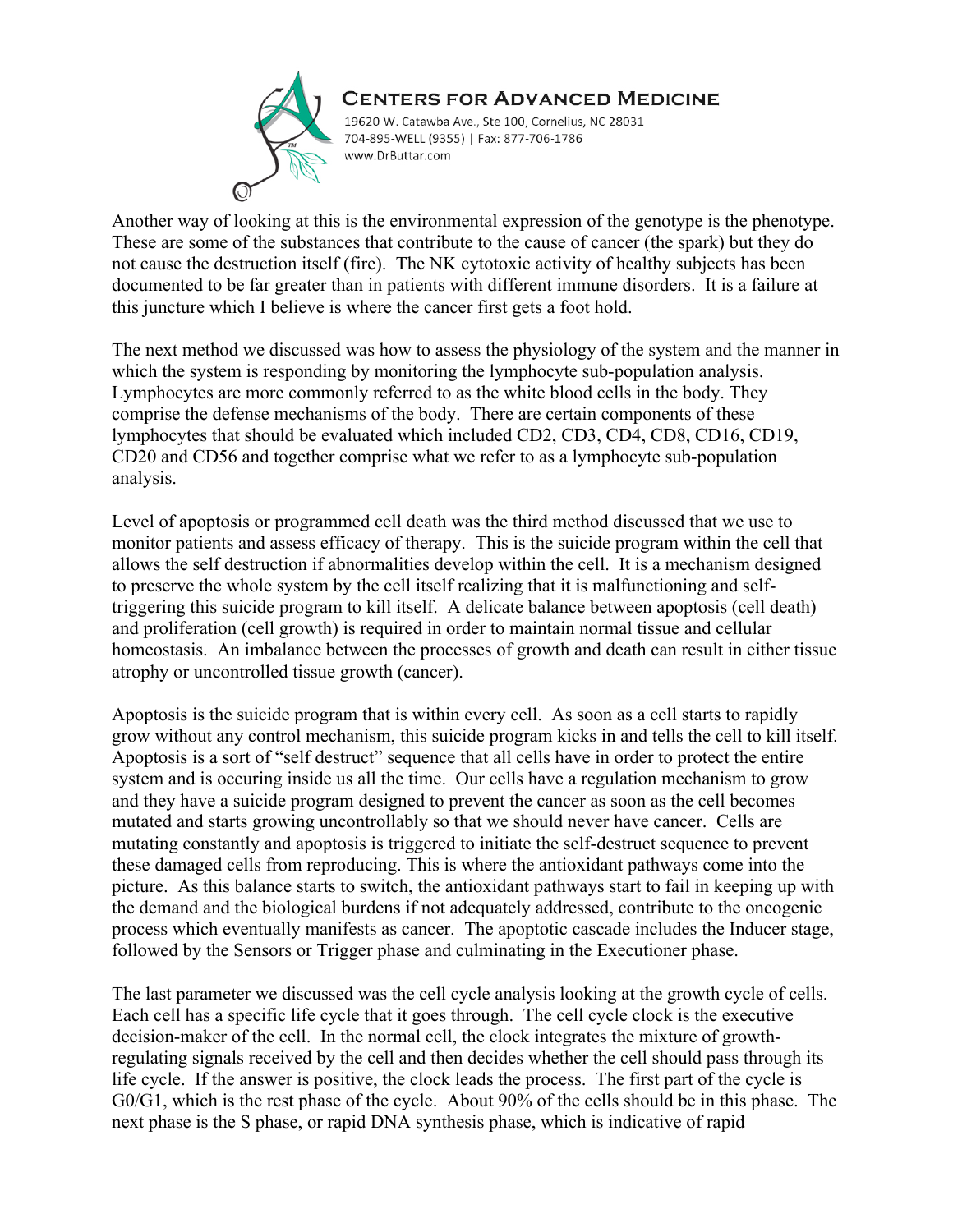

19620 W. Catawba Ave., Ste 100, Cornelius, NC 28031 704-895-WELL (9355) | Fax: 877-706-1786 www.DrButtar.com

chromosomal duplication preparing for the final reproduction phase. The final phase is G2/M which is mitosis or the reproduction phase where the cell actually divides from one cell into two cells.

This cell "clock" runs rampant in virtually all types of human cancer. Cancer cells proliferate excessively because either genetic mutations cause induction of stimulatory pathways that issue too many "go ahead" signals or inhibitory pathways can no longer control or keep up with the stimulatory pathways. This altered cell cycle that we are referring to in cancer is evidenced by G0/G1 being less than 85%, since most cells should be in the G0/G1 rest phase. Furthermore, cancer will show a high S phase which is measuring how many cells are in the rapid DNA synthesis phase versus how many cells are in rest phase. The lower the G0/G1 percentage and the higher the S phase percentage, the more aggressive the cancer, the greater the progression of the disease and the worse the prognosis. However, note the changes in the cell cycle analysis in the upcoming case examples and notice the drastic discrepancies between G0/G1 and S phases and how the picture of cancer was completely, diametrically, changed.

Case examples of actual patients and their monitored parameters will be presented, with some examples provided.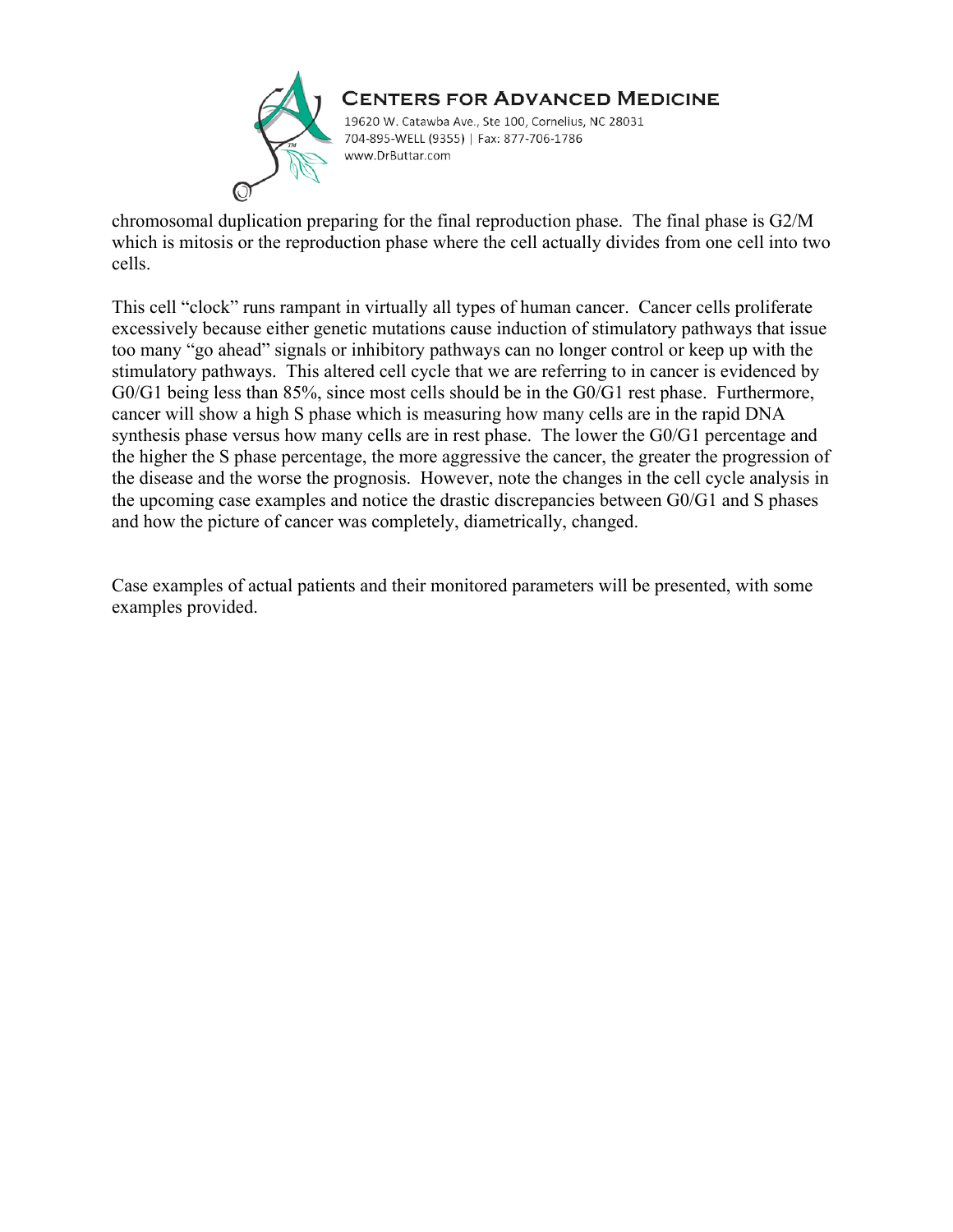

19620 W. Catawba Ave., Ste 100, Cornelius, NC 28031 704-895-WELL (9355) | Fax: 877-706-1786 www.DrButtar.com

| <b>ISL Lab Report Number</b>               |                         | 122514 | 123897           |                 |
|--------------------------------------------|-------------------------|--------|------------------|-----------------|
| Case No. 2 - John C.                       | <b>Date of Lab Test</b> |        | 06-Mar-02        | 04-Apr-02       |
| <b>MPIS Cancer Research Panel</b>          | <b>Reference Range</b>  |        | <b>Before TX</b> | <b>After TX</b> |
| <b>NK Cell Activity</b>                    | 20 - 50 Lus             |        | 6.5              | 8.8             |
| NK Cell Activity per Cell                  | $5.1 - 10$ mm $3$       |        | 4.7              | 5.8             |
| % Natural Killer Cells                     | $5.5\% - 20\%$          |        | 22.00%           | 27.00%          |
| % Immunocompetent NKHT3+ Cells             | $1.5% - 5%$             |        | 4.00%            | 4.00%           |
|                                            |                         |        |                  |                 |
| <b>Total WBC</b>                           | 4800 - 10800 mm3        |        | 5,700.0          | 8,000.0         |
| <b>Total Lymphocyte</b>                    | 960 - 4320 mm3          |        | 627.0            | 560.0           |
| Total T Cells (CD 2)                       | 586 - 3672 mm3          |        | 413.0            | 347.0           |
| Total T3 Positive Cells (CD 3)             | 509 - 3413 mm3          |        | 420.0            | 341.0           |
| Total T Helper Cells (CD 4)                | 336 - 2376 mm3          |        | 301.0            | 258.0           |
| Total T Suppressor Cells (CD 8)            | 192 - 1598 mm3          |        | 94.0             | 73.0            |
| % Lymphocyte                               | 20 - 40% mm3            |        | 11.0%            | 7.0%            |
| % T Cells (CD 2)                           | 61 - 85% mm3            |        | 66.0%            | 62.0%           |
| % T3 Positive Cells (CD 3)                 | 53 - 79% mm3            |        | 67.0%            | 61.0%           |
| % T Helper Cells (CD 4)                    | 35 - 55% mm3            |        | 48.0%            | 46.0%           |
| % T Suppressor Cells (CD 8)                | 20 - 37% mm3            |        | 15.0%            | 13.0%           |
| Total B Cells (CD 19 & CD 20)              | 48 - 648 mm3            |        | 31.0             | 50.0            |
| Total Natural Killer Cells (CD 16 & CD 56) | 52 - 864 mm3            |        | 138.0            | 151.0           |
| Total Immunocompetent NKHT3+ Cells         | 14 - 216 mm3            |        | 25.0             | 22.0            |
| Total CD 3 & CD 26 (dipeptidylpeptidase)   | 10-1944 mm3             |        | 270.0            | 252.0           |
| % B Cells (CD 19 & CD 20)                  | 5-15% mm3               |        | 5.0%             | 9.0%            |
| % Natural Killer Cells (CD 16 & CD 56)     | 5.5 - 20% mm3           |        | 22.0%            | 27.0%           |
| % Immunocompetent NKHT3+ Cells             | $1.5 - 5%$ mm3          |        | 4.0%             | 4.0%            |
| % CD 3 & CD 26                             | 1 - 45% mm3             |        | 43.0%            | 45.0%           |
| CD 4 / CD 8 Ratio                          | $1 - 2.5$ mm $3$        |        | 3.2              | 3.5             |
| Apoptosis                                  | 0 - 5% Percent          |        | 22.00%           | 2.00%           |
|                                            |                         |        |                  |                 |
| Cell Cycle - G0/G1                         | 85% - 90%               |        | 38.20%           | 94.00%          |
| Cell Cycle - S                             | $0\% - 5\%$             |        | 61.80%           | 5.00%           |
| Cell Cycle - G2/M                          | $0\% - 5\%$             |        | 0.00%            | 1.00%           |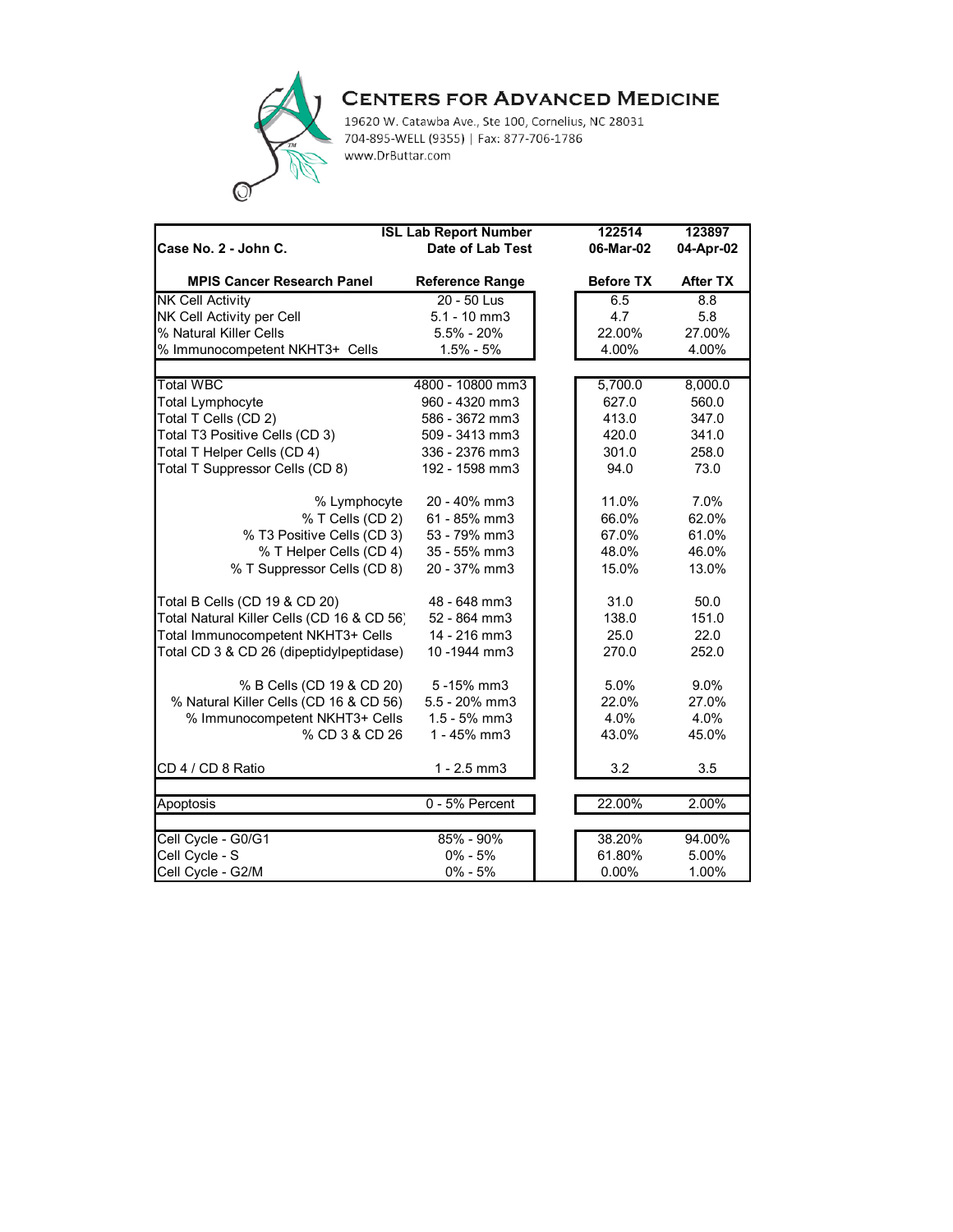

19620 W. Catawba Ave., Ste 100, Cornelius, NC 28031 704-895-WELL (9355) | Fax: 877-706-1786 www.DrButtar.com

|                                            | <b>ISL Lab Report Number</b> | 152947           | 154915      |  |
|--------------------------------------------|------------------------------|------------------|-------------|--|
| Case No. 3 - Elrene T.                     | Date of Lab Test             | 18-Sep-03        | 29-Oct-03   |  |
| <b>MPIS Cancer Research Panel</b>          | <b>Reference Range</b>       | <b>Before TX</b> | 6 wks after |  |
| <b>NK Cell Activity</b>                    | $20 - 50$ Lus                | 11.0             | 18.2        |  |
| NK Cell Activity per Cell                  | $5.1 - 10$ mm $3$            | 3.0              | 6.8         |  |
| % Natural Killer Cells                     | $5.5\% - 20\%$               | 24.00%           | 20.00%      |  |
| % Immunocompetent NKHT3+ Cells             | $1.5\% - 5\%$                | 7.00%            | 1.00%       |  |
|                                            |                              |                  |             |  |
| <b>Total WBC</b>                           | 4800 - 10800 mm3             | 6,300.0          | 7,100.0     |  |
| <b>Total Lymphocyte</b>                    | 960 - 4320 mm3               | 1,512.0          | 1,349.0     |  |
| Total T Cells (CD 2)                       | 586 - 3672 mm3               | 1124.0           | 1061.0      |  |
| Total T3 Positive Cells (CD 3)             | 509 - 3413 mm3               | 1,104.0          | 1,065.0     |  |
| Total T Helper Cells (CD 4)                | 336 - 2376 mm3               | 771.0            | 755.0       |  |
| Total T Suppressor Cells (CD 8)            | 192 - 1598 mm3               | 272.0            | 216.0       |  |
| % Lymphocyte                               | 20 - 40% mm3                 | 24.0%            | 19.0%       |  |
| % T Cells (CD 2)                           | 61 - 85% mm3                 | 74.0%            | 79.0%       |  |
| % T3 Positive Cells (CD 3)                 | 53 - 79% mm3                 | 73.0%            | 79.0%       |  |
| % T Helper Cells (CD 4)                    | 35 - 55% mm3                 | 51.0%            | 56.0%       |  |
| % T Suppressor Cells (CD 8)                | 20 - 37% mm3                 | 18.0%            | 16.0%       |  |
| Total B Cells (CD 19 & CD 20)              | 48 - 648 mm3                 | 76.0             | 81.0        |  |
| Total Natural Killer Cells (CD 16 & CD 56) | 52 - 864 mm3                 | 363.0            | 269.0       |  |
| Total Immunocompetent NKHT3+ Cells         | 14 - 216 mm3                 | 106.0            | 13.0        |  |
| Total CD 3 & CD 26 (dipeptidylpeptidase)   | 10-1944 mm3                  | 665.0            | 540.0       |  |
| % B Cells (CD 19 & CD 20)                  | 5-15% mm3                    | 5.0%             | 6.0%        |  |
| % Natural Killer Cells (CD 16 & CD 56)     | 5.5 - 20% mm3                | 24.0%            | 20.0%       |  |
| % Immunocompetent NKHT3+ Cells             | $1.5 - 5%$ mm3               | 7.0%             | 1.0%        |  |
| % CD 3 & CD 26                             | 1 - 45% mm3                  | 44.0%            | 40.0%       |  |
| CD 4 / CD 8 Ratio                          | $1 - 2.5$ mm $3$             | 2.8              | 3.5         |  |
| Apoptosis                                  | 0 - 5% Percent               | 16.00%           | 6.00%       |  |
|                                            |                              |                  |             |  |
| Cell Cycle - G0/G1                         | 85% - 90%                    | 69.30%           | 96.00%      |  |
| Cell Cycle - S                             | $0\% - 5\%$                  | 30.70%           | 2.00%       |  |
| Cell Cycle - G2/M                          | $0\% - 5\%$                  | 0.00%            | 2.00%       |  |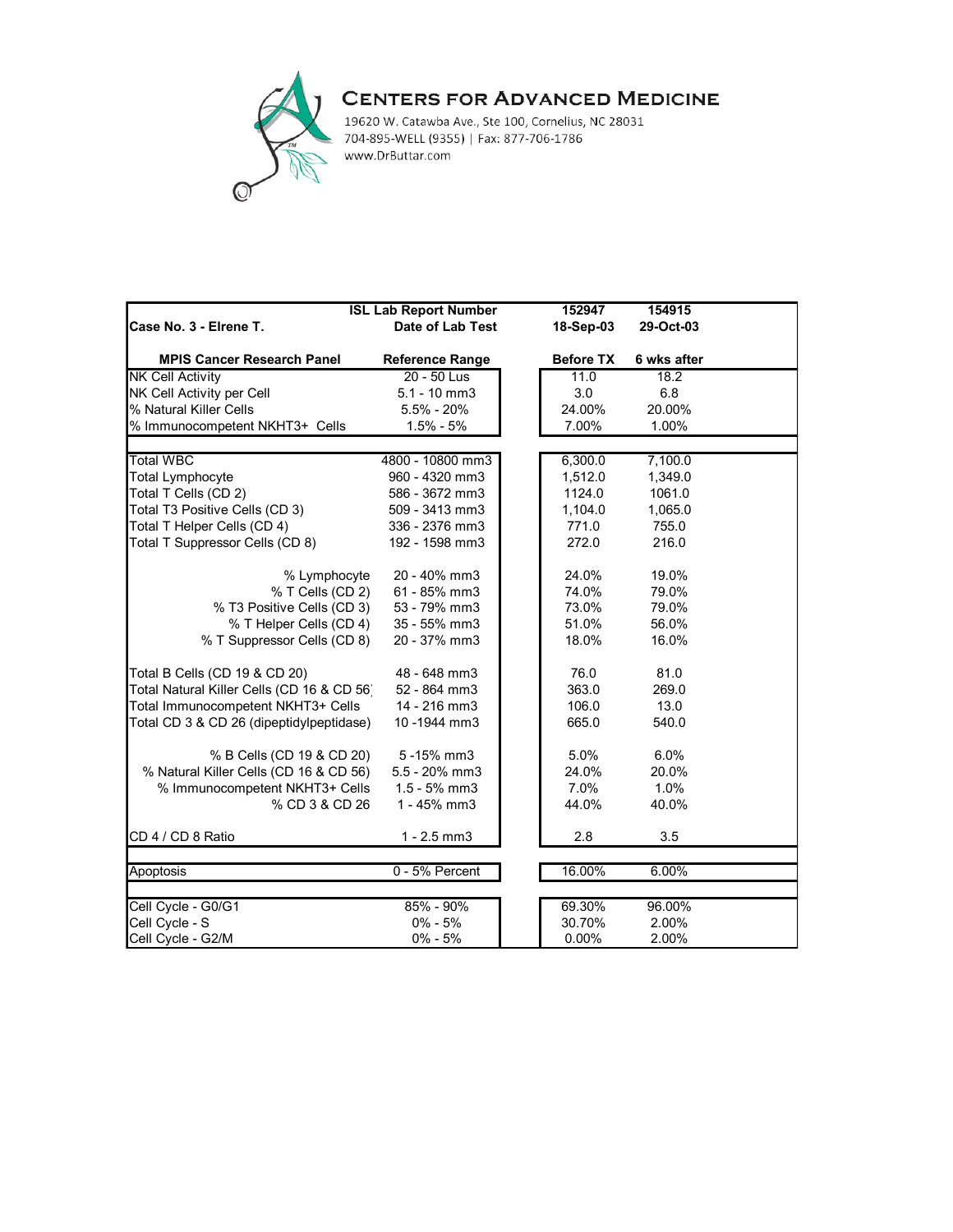

19620 W. Catawba Ave., Ste 100, Cornelius, NC 28031 704-895-WELL (9355) | Fax: 877-706-1786 www.DrButtar.com

|                                            | <b>ISL Lab Report Number</b> | 142245           | 149505      | 155010      |
|--------------------------------------------|------------------------------|------------------|-------------|-------------|
| Case No. 4 - Lillian W.                    | Date of Lab Test             | 04-Mar-03        | 11-Jul-03   | 30-Oct-03   |
|                                            |                              |                  |             |             |
| <b>MPIS Cancer Research Panel</b>          | <b>Reference Range</b>       | <b>Before TX</b> | 3 wks after | 6 wks after |
| <b>NK Cell Activity</b>                    | 20 - 50 Lus                  | 27.3             | 34.3        | 38.6        |
| NK Cell Activity per Cell                  | $5.1 - 10$ mm $3$            | 5.9              | 0.1         | 15.4        |
| % Natural Killer Cells                     | $5.5\% - 20\%$               | 22.00%           | 15.00%      | 13.00%      |
| % Immunocompetent NKHT3+ Cells             | $1.5% - 5%$                  | 2.00%            | 2.00%       | 1.00%       |
|                                            |                              |                  |             |             |
| <b>Total WBC</b>                           | 4800 - 10800 mm3             | 4,100.0          | 4,200.0     | 4,600.0     |
| <b>Total Lymphocyte</b>                    | 960 - 4320 mm3               | 2,091.0          | 1,974.0     | 1,932.0     |
| Total T Cells (CD 2)                       | 586 - 3672 mm3               | 1373.0           | 1224.0      | 1223.0      |
| Total T3 Positive Cells (CD 3)             | 509 - 3413 mm3               | 1,359.0          | 1,263.0     | 1,236.0     |
| Total T Helper Cells (CD 4)                | 336 - 2376 mm3               | 878.0            | 790.0       | 792.0       |
| Total T Suppressor Cells (CD 8)            | 192 - 1598 mm3               | 544.0            | 454.0       | 406.0       |
| % Lymphocyte                               | 20 - 40% mm3                 | 51.0%            | 47.0%       | 42.0%       |
| % T Cells (CD 2)                           | 61 - 85% mm3                 | 66.0%            | 62.0%       | 63.0%       |
| % T3 Positive Cells (CD 3)                 | 53 - 79% mm3                 | 65.0%            | 64.0%       | 64.0%       |
| % T Helper Cells (CD 4)                    | 35 - 55% mm3                 | 42.0%            | 40.0%       | 41.0%       |
| % T Suppressor Cells (CD 8)                | 20 - 37% mm3                 | 26.0%            | 23.0%       | 21.0%       |
| Total B Cells (CD 19 & CD 20)              | 48 - 648 mm3                 | 314.0            | 454.0       | 464.0       |
| Total Natural Killer Cells (CD 16 & CD 56) | 52 - 864 mm3                 | 460.0            | 296.0       | 251.0       |
| Total Immunocompetent NKHT3+ Cells         | 14 - 216 mm3                 | 42.0             | 0.4         | 0.2         |
| Total CD 3 & CD 26 (dipeptidylpeptidase)   | 10-1944 mm3                  | 439.0            | 553.0       | 696.0       |
| % B Cells (CD 19 & CD 20)                  | 5-15% mm3                    | 15.0%            | 23.0%       | 24.0%       |
| % Natural Killer Cells (CD 16 & CD 56)     | 5.5 - 20% mm3                | 22.0%            | 15.0%       | 13.0%       |
| % Immunocompetent NKHT3+ Cells             | $1.5 - 5%$ mm3               | 2.0%             | 2.0%        | 1.0%        |
| % CD 3 & CD 26                             | 1 - 45% mm3                  | 21.0%            | 28.0%       | 36.0%       |
| CD 4 / CD 8 Ratio                          | $1 - 2.5$ mm $3$             | 1.6              | 1.7         | 2.0         |
|                                            |                              |                  |             |             |
| Apoptosis                                  | 0 - 5% Percent               | 11.00%           | 9.00%       | 9.00%       |
| Cell Cycle - G0/G1                         | $85\% - 90\%$                | 74.40%           | 87.10%      | 85.80%      |
| Cell Cycle - S                             | $0\% - 5\%$                  | 19.30%           | 12.90%      | 13.60%      |
| Cell Cycle - G2/M                          | $0\% - 5\%$                  | 6.30%            | 0.00%       | 0.60%       |

Special emphasis will be placed on the  $2<sup>nd</sup>$ ,  $3<sup>rd</sup>$ , and  $4<sup>th</sup>$  steps of this 5 step program. Specific cases examples of stage IV / end stage cancer patients will be presented using before and after results of objective parameters including lymphocyte subpopulations, NK cell profiles, apoptosis and cell cycle analysis.